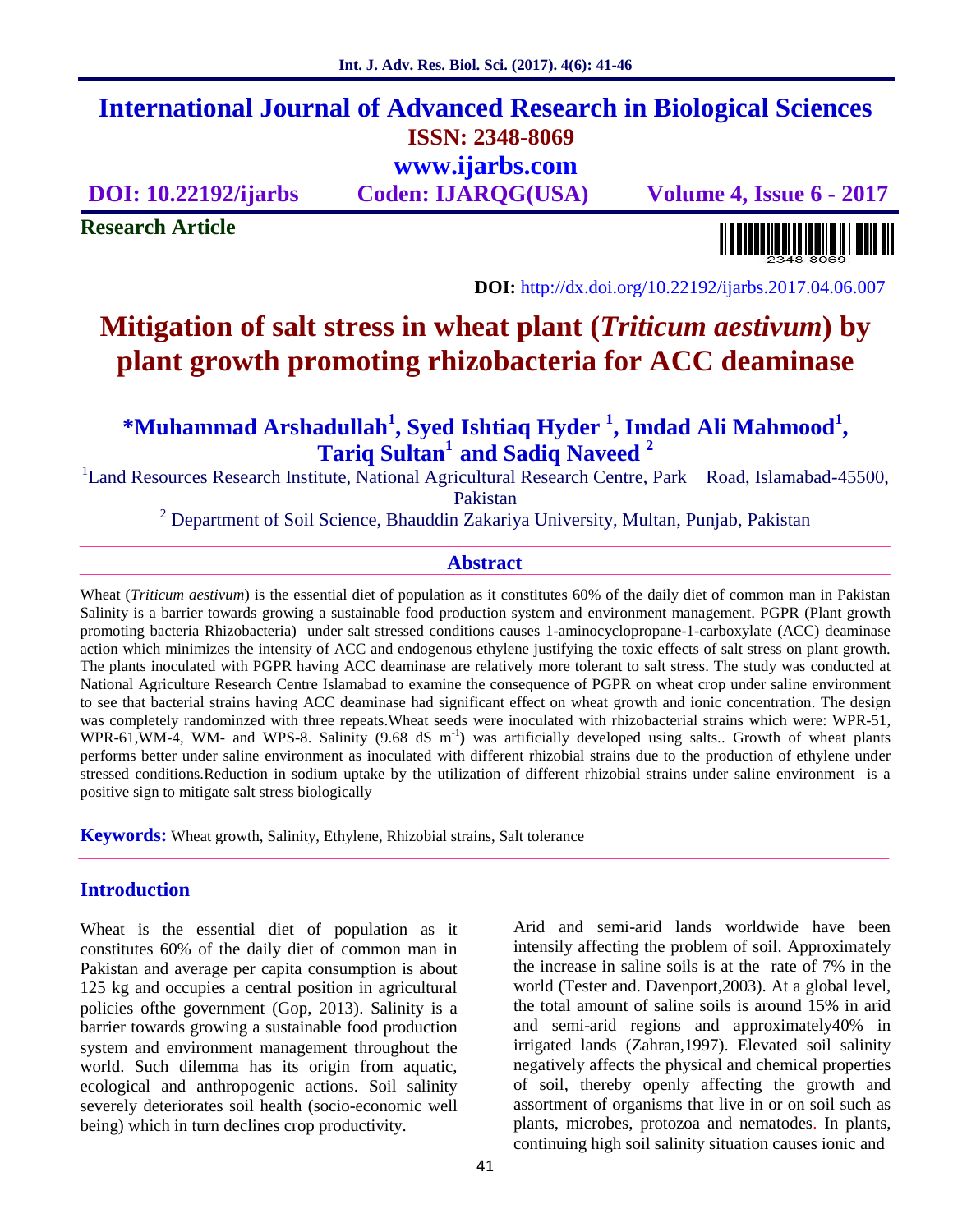osmotic stress that harmfully affects the functioning of various biochemical processes (Parida an.Das,2005). Under high salinity conditions, plants survive with stress which ultimately restricts expansion of leaves. This shows that cell division and expansion processes are sternly affected firstly besides the closure of stoma (Munns.,2002 and Flowers,2004). Premature ageing of leaves during ionic stress affects photosynthesis process and end result in stunted growth (Cramer and. Nowak,1992). More, excessive concentrations of sodium and chloride negatively affect the energy mitrogen production and physiology of the plants by snooping with various enzymes activities (Larcher,1980).Significant decrease in productivity of salt-sensitive and salt-tolerant crops was resulted in salt stress conditions. Mostly the salt stress thresholds of the cereal crops ise low e.g. wheat can tolerate salinity up to 6  $dSm^{-1}$ , while the salinity threshold for maize is three times less (approximately 2  $dSm^{-1}$ ) (Saeed *et al*.,2001). Kotuby-Amazher *et al*.,(2000) exposed that, useful microorganisms can lessen salt stress in maize and wheat crops around 50%. In addition, it has been established that positive microorganism play a significant role in alleviating salt stress in plants, causing in better crop produce. Plant-growth-promoting (PGP) bacteria are a set of microorganisms that colonise the root of plants or free-living organisms that directly or indirectly the growth of plants (Lugtenberg and F. Kamilova,2009 and Ahmadet al., 2013). In direct growth promotion, they produce some compounds (indole acetic acid, siderophore, HCN, etc.), solubilise minerals and break organic matters for easy uptake by plants and for their own use. They also fix atmospheric nitrogen and produce siderophores that increase the bioavailability of iron and synthesise phytohormones such as cytokinins, auxins and gibberellins which have beneficial roles in various stages of plant growth (Lucy *et al*.,2004, Gray and Smith,2005 and Richardson and Simpson,2011). Ultimately, they help in lessening or inhibiting the injurious effects of pathogenic organisms by increasing the host resistance to pathogenic organisms (Bloemberg and Lugtenberg, 2001 and Van,2007).

Growth promoting rhizobacteria (PGPR) are considered as advantageous bacteria in the rhizosphere and helpful for sustainable agriculture by assisting plant growth and development directly or indirectly (Muhammad *et al*., 2007).PGPR exert some of these functions by means of specific enzymes, which agitate certain physiological and biochemical changes in plants (Bashan*et al*., 2004). Hass and Keel, (2003) classified PGPR) based on their activities as

biofertilizers (increasing the availability of nutrients to plant), phyto stimulators (plant growth promoting, usually by the production of phytohormones), rhizoremediators (degrading organic pollutants) and bio pesticides (controlling diseases, mainly by the production of antibiotics and antifungal metabolites). Bhattacharyya and Jha. 2012 reported that PGPR are the rhizosphere bacteria that can enhance plant growth by a wide variety of mechanisms like phosphate solubilization, siderophore production, biological fixation, rhizosphere Engineering, phytohormone production, exhibiting antifungal activity, production of volatile organic compounds (VOCs), induction of systemic resistance, promoting beneficial plant-microbe symbioses, Interference with pathogen toxin production etc

Ethylene is the plant growth regulating hormone produced in response to water logging salinity and/or drought. PGPR from stressed environment exhibit 1 aminocyclopropane-1-carboxylate (ACC) deaminase activity which reduces the level of ACC and endogenous ethylene mitigating the deleterious effects of stress on overall plant growth. The plants inoculated with PGPR having ACC deaminase are relatively more tolerant to environmental stress (Naveed *et al*., 2008). Keeping in view of these contrints in saline environment a pot experiment was conducted to see the response of Plant Growth Promoting Rhizobacteria for ACC-Deaminase activity iInduced salt Tolerance in sugarcane *(Saccharum officinarum L.)* crop and determine the extent and degree to which sugarcane plant growth is affected with the inoculation of different bacterial strains.

# **Materials and Methods**

The study was carried at National Agriculture Research Centre Islamabad to see the effect of PGPR (Plant growth promoting bacteria Rhizobacteria) on wheat crop under saline soil (ECe=9.68 dS  $m^{-1}$ ) as indicated in table-1. To see that bacterial strains having ACC deaminase had significant effect on wheat growth and ionic concentration. The salinity was developed by adding salts. The soil for this purpose was taken from NARC (National Agriculture Research Center). The design was completely randominzed with three repeats. Wheat seeds were inoculated with rhizobacterial strains which were: WPR-61, WM-4, WM- and WPS-8. Salinity(9.68 dS  $m^{-1}$ ) was artificially developed using salts. A soil sample (0-20 cm depth) was collected from experimental area before sowing of crop and fertilizers application. Plant samples were collected to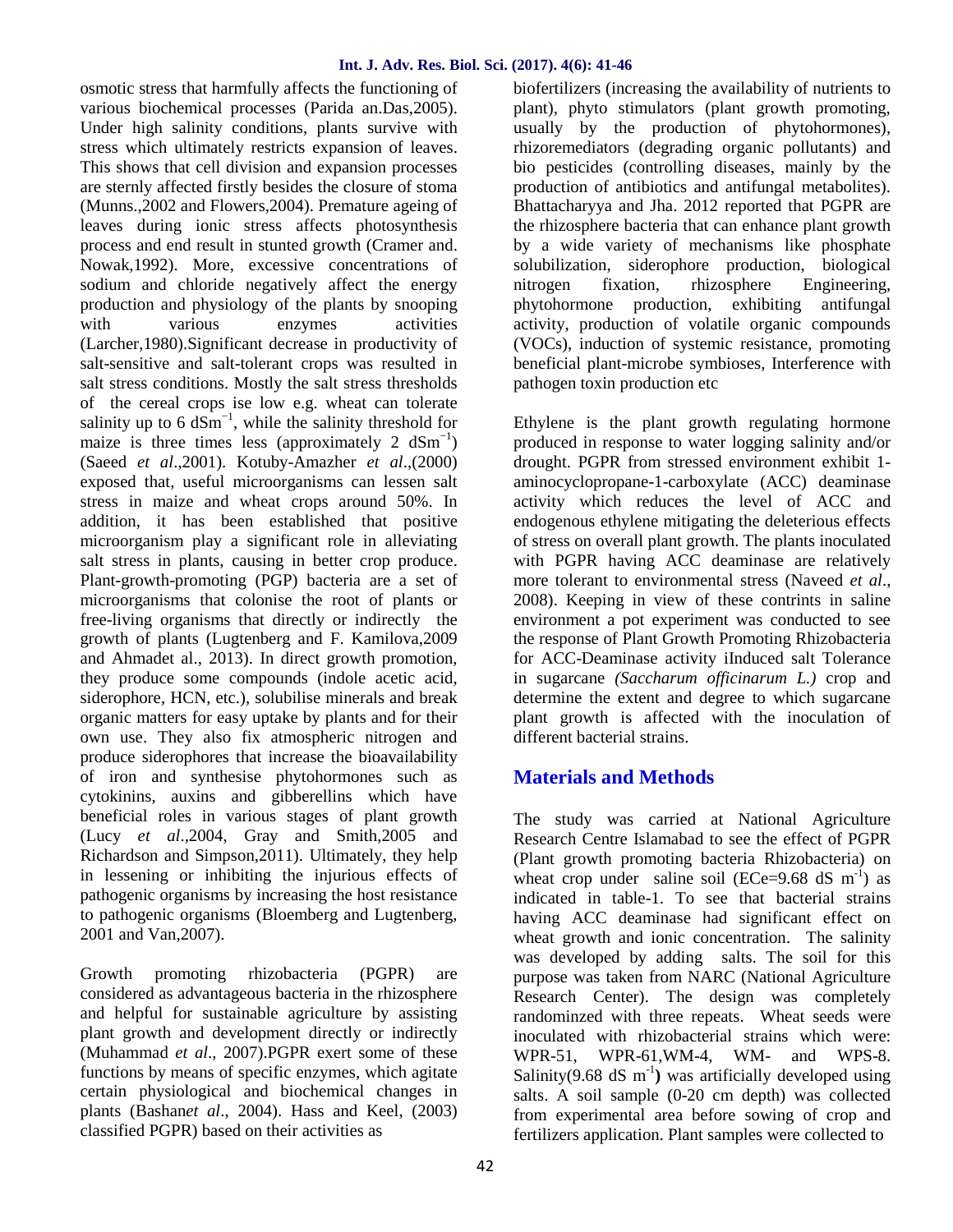#### **Int. J. Adv. Res. Biol. Sci. (2017). 4(6): 41-46**

see the effect of different rhizobial strains on the availability of nutrients to plants. Soil samples were analyzed for various physicochemical properties using standard methods ( Ryan *et al.*, 2001 and Sparks *et al,* 1996) and soil texture by Bouyoucous Hydrometer method Practical Agri. Chemistry Kanwar and Chopra

(1959). The data obtained were subjected to statistical analysis using the STATISTIX statistical software **(**Version 8.1**)** and the mean values were compared using Least significant difference **(**LSD**)** multiple range test P: 0.5%.(Steel and Torrie, 1997).

### **Table1; Physiochemical analysis of soil used in the experiment**

| <b>Characteristics</b>         | Unit             | <b>Values</b>     |
|--------------------------------|------------------|-------------------|
| pH                             |                  | 7.41              |
| <b>Electrical conductivity</b> | $(dS m-1)$       | 9.68              |
| <b>Organic Matter</b>          | $(\%)$           | 0.523             |
| <b>Na</b>                      | ppm              | 303               |
| $\mathbf K$                    | ppm              | 47                |
| $P(AB-DTPA)$                   | ppm              | 0.68              |
| $Ca+Mg$                        | $(\text{meq}/L)$ | 19                |
| <b>Carbonate</b>               | $(\text{meq}/L)$ | 0.5               |
| <b>Bicarbonate</b>             | $(\text{meq}/L)$ | 0.18              |
| <b>SAR</b>                     | meq/L)           | 10.08             |
| Soil type                      |                  | <b>Sandy Loam</b> |

# **Results and Discussion**

Plant height significantly affected by the inoculation adverse effects of saline conditions (ECe=8.00 dS m<sup>-</sup> wheat seeds with different rhizobial strains under artificially developedsalin e soil i.e.  $ECe= 9.86$  dS m<sup>-1</sup> (Table-2). The highest plant height (13.97 cm) was gained by inoculating WPR-61 which was statistically at par with the results attained with WPS-8 and WM- 9 and lowest height in plant (10.97 cm) was observed in control i.e. without inoculation.This indicated that

inoculation of wheat seed with rhizobial strains showed better responses in plant height mitigating the <sup>1</sup>). Statistically significant results were attained in plant fresh weight data of wheat plants inoculated with strains under saline environment as indicated in table- 2. Maximum fresh weight  $(2.06 \text{ g plant}^{-1})$  was attained by WPR-51.

#### **Table.2 Effect of AC C deaminase on wheat growth under saline conditions**

| <b>Treatments</b> | <b>Plant Height</b><br>$(cm plant-1)$ | <b>Plant freshweight</b><br>$(g$ plant <sup>-1</sup> ) | Plant dry weight<br>$(g$ plant <sup>-1</sup> ) | <b>Chlorophyll</b><br>contents( $\%$ ) |
|-------------------|---------------------------------------|--------------------------------------------------------|------------------------------------------------|----------------------------------------|
| Control           | 10.07 <sub>d</sub>                    | 0.98d                                                  | 0.43d                                          | 38.37b                                 |
| <b>WPR-51</b>     | 12.33 <sub>b</sub>                    | 2.06a                                                  | 1.01a                                          | 38.97a                                 |
| <b>WPR-61</b>     | 13.97 a                               | 1.75 <sub>b</sub>                                      | 0.89 <sub>b</sub>                              | 37.97bc                                |
| $WM-4$            | 11.17c                                | $1.20 \text{ cd}$                                      | 0.70c                                          | 29.43c                                 |
| <b>WM-9</b>       | 13.68a                                | 1.31c                                                  | 0.80 <sub>bc</sub>                             | 29.03cd                                |
| WPS-8             | 13.93a                                | 1.09 <sub>d</sub>                                      | 0.48d                                          | 28.77d                                 |
| $LSD(0.5\%)$      | 0.37                                  | 0.13                                                   | 0.11                                           | 0.56                                   |

*Values followed by same letter(s) are statistically similar at P=0.05 level of significance*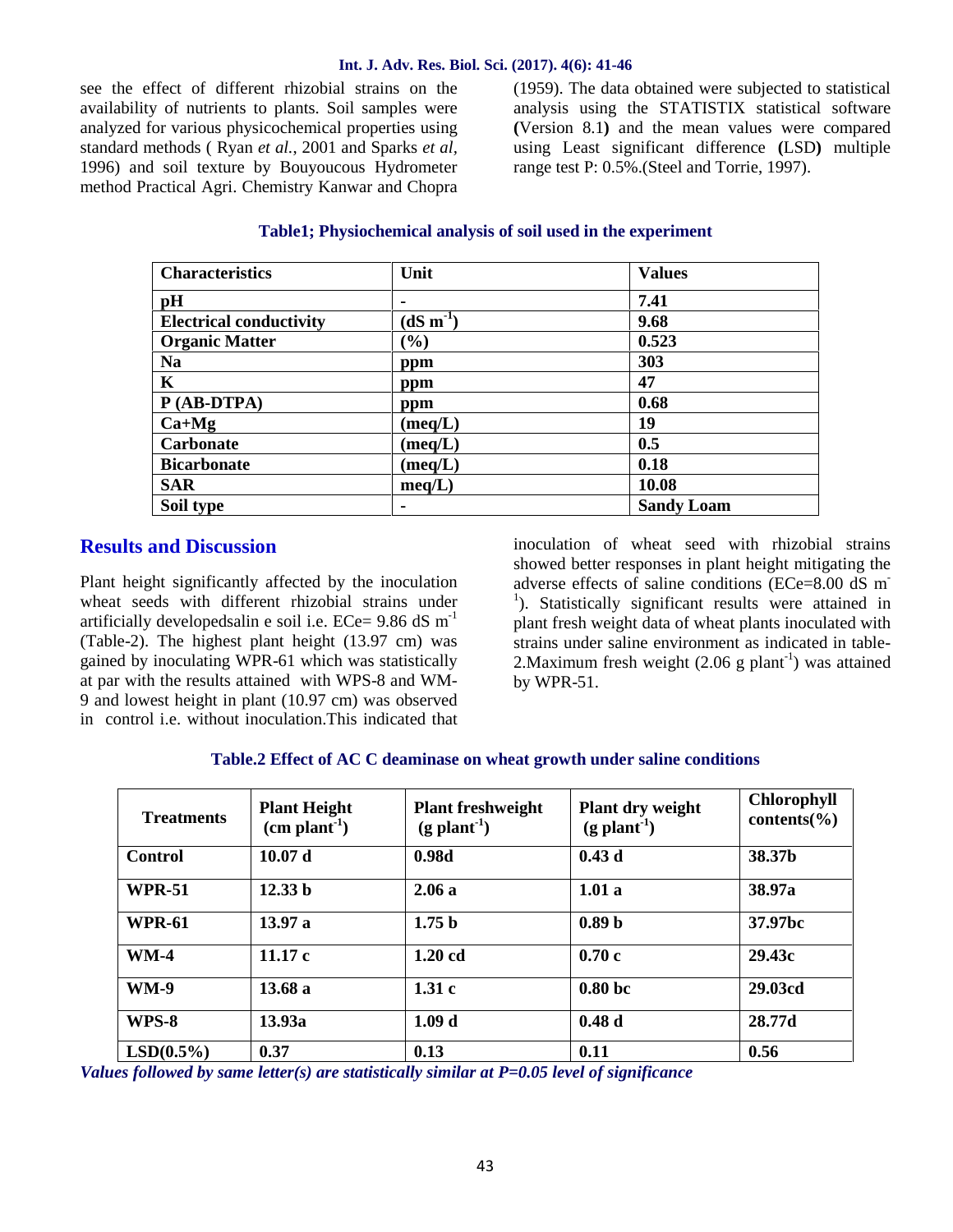#### **Int. J. Adv. Res. Biol. Sci. (2017). 4(6): 41-46**

Remainig strains showed negative results comparing with control saline conditions at ECe=9.86  $dS$  m<sup>-1</sup>. Plant dry weight indicated same results as plant fresh weight in table 2. Cholophyll content is a criteria for the fastness in plant photosynthesis. Significant findings were obtained in this parameter as indicated in table-2. WPR-51 attained the highest value (38.97%). After that contol treatment i.e. without inoculation gained this parameter lowring the values of remaining strains.Many researchers have reported better growth in plants inoculated with bacteria containing ACC-deaminase (Mayak *et al.,* 2004; Shaharoona *et al.,* 2006). Ethylene is a stress hormone and is produced at higher concentration under any kind of stress including salinity. It is very likely that the rhizobacterial strins promoted root and shoot growth by lowering the endogenous inhibitory levels of ethylene in roots becauseof its high ACC metabolizing ability (Kang *et al*., 2010).Such promising rhizobial strains could possibly be used under field conditions in saline environment where

agriculture is exclusively reliant on saline conditions (Hamayun *et al*., 2010).

When seeds were inoculated with different strains of bacteria having ACC deaminase effect on wheat plant growth under saline conditions (ECe=  $9.86$  dS m<sup>-1</sup>). ionic concentration of P (%) in wheat plants showed significant differences among treatments(Table-3). Uptake of  $P$  (%) was more (0.18%) by WPS-8 and control showed the lowest ( 012%). Uptake of k (%)was the highest( 3.38 %) by WPS-8 and lowest was determined in control as well as in WPR- (Table- 3). Sodium ionic concentration showed significant results among treatments (Table-3). However Na (%) was the highest in control and lowest by the wheat seed inoculation by WPR-51. This means that reduction in sodium ions in wheat plants using inoculation with rhizobial strains mitigates the salinity and grows wheat plants in better conditions under saline environment. Singh *et al* (2013) reported that judicious use of chemicals along with bio fertilizers and organic resources can be helpful in sustaining the crop productivity and soil health.

#### **Table.3 Effect of ACC deaminse on the ionic concentration of nutrietns in wheat plants**

| <b>Treatments</b> | P(%)              | $K(\%)$           | Na $(\%)$         |
|-------------------|-------------------|-------------------|-------------------|
| <b>Control</b>    | 0.13d             | 2.87c             | 3.01a             |
| <b>WPR-51</b>     | 0.12d             | 2.87c             | 1.78d             |
| <b>WPR-61</b>     | $0.17$ ab         | 2.17d             | 2.94a             |
| $WM-4$            | 0.15c             | 2.93c             | 1.91c             |
| <b>WM-9</b>       | 0.16 <sub>b</sub> | 3.10 <sub>b</sub> | 2.08 <sub>b</sub> |
| WPS-8             | 0.18a             | 3.38a             | 2.13 <sub>b</sub> |
| $LSD(0.5\%)$      | 0.01              | 0.16              | 0.09              |

*Values followed by same letter(s) are statistically similar at P=0.05 level of significance*

# **Conclusion**

Growth of wheat plants performs better under saline environment as inoculated with different rhizobial strains due to the production of ethylene under stressed conditions.Reduction in sodium uptake by the utilization of different rhizobial strains under saline environment is a positive sign to mitigate salt stress biologically.

# **References**

- Ahmad M, ZA, Zahir, F, Nazli, F, Akram, A. Muhammad and M, Khalid,2013. Effectiveness of halotolerant, auxin producingpseudomonas and Rhizobium strains to improve osmoticstress tolerance in mung bean (*Vigna radiata* L.).*Braz JMicrobiol*.;44:1341–1348
- Bashan, Y., G. Holguin, and L. E de- Bashan.2004.Azospirillum-plant relationships:physiological, molecular, agricultural, and environmental advances (1997-2003).Canadian Journal Microbiology.58(2);521-577.
- Bhattacharyya P. N. and D. K Jha, 2012.. Plant growth-promoting rhizobacteria (PGPR): emergence in agriculture. World J Microbial Biotechnology, 28:1327–1350.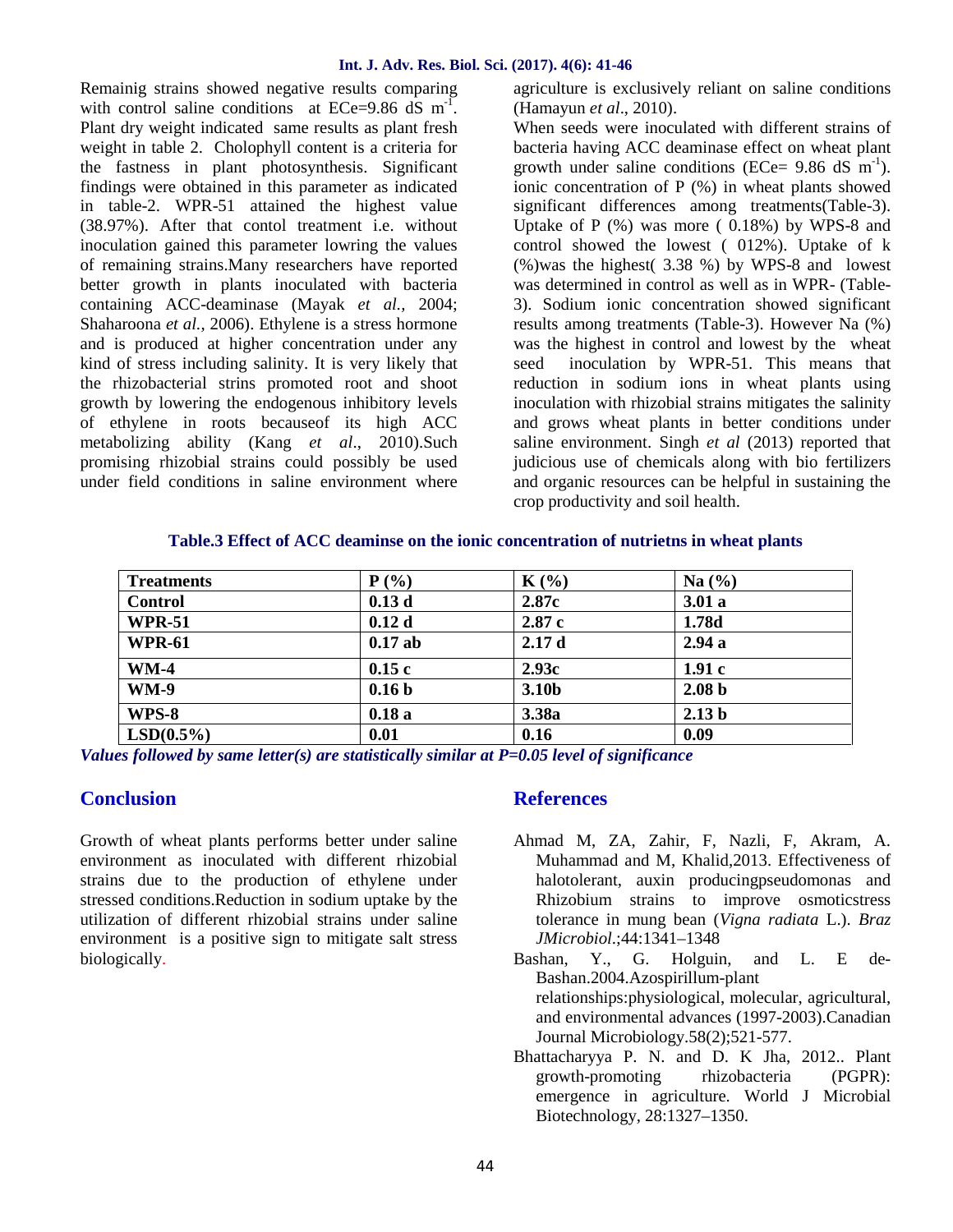- Bloemberg GV and BJJ. Lugtenberg, 2001. Molecular basis of plantgrowth promotion and biocontrol by rhizobacteria. *Curr OpinPlant Biol*.;4:343–350.
- Cramer GR and RS. Nowak,1992. Supplemental manganese improvesthe relative growth, net assimilation and photosyntheticrates of salt stressed barley. *Physiol Plant*.;84:600–605.
- Flowers TJ,2004. Improving crop salt tolerance. *J Exp Bot*.;55:307–319
- Gray EJ and DL. Smith,2005.Intracellular and extracellular PGPR:commonalities and distinctions in the plant–bacteriumsignaling processes. *Soil Biol Biochem*.;37:395–412.
- Government of Pakistan, 2013.Agricultural Statistics of Pakistan
- Hamayun, M., S.A. Khan, Z.K. Shinwari, A.L. Khan, N. Ahmed and I-J Lee. 2010. Effect of polyethylene glycol induceddrought stress on physio-hormonalattributes of soybean. *Pak. J. Bot*., 42(2): 977-986.
- Hass D. and C. Keel, 2003. Regulation of antibiotic production in root-colonizing *Pseudomonas spp.* and relevance for biological control of plant disease. Annu. Rev. Phytopathol. 41, 117-153.
- Kang, B.G., W.T. Kim, H.S. Yun and S.C. Chang. 2010. Use of plant growth-promoting rhizobacteria to control stress responses of plant roots. *Plant Biotechnol*., 4: 179-183
- Kanwar, T. S. and S. L. Chopra. 1959. Practical Agricultural Chemistry. S. Chand and Co., Delhi.
- Kotuby-Amacher J, K, Koenig and B. Kitchen,2000. *Salinity and PlantTolerance*; Available at https://extension.usu.edu/files/publications/publicat ion/AG-SO-03.pdf
- Larcher W 1980. *Physiological Plant Ecology*. 2nd totally rev. editioned. Berlin/New York: Springer- Verlag;:33.
- Lucy M, E. Reed and BR Glick,2004.Applications of free living plantgrowth-promoting rhizobacteria. *Antonie Van Leeuwenhoek*.;86:1–25
- Lugtenberg BJ and F. Kamilova,2009.Plant-growth promotingrhizobacteria. *Ann Rev Microbiol*.;63:541–556.
- Mayak S, T. Tirosh and B.R. Glick. 2004. Plant growth promoting bacteria confer resistance in tomato plants to salt stress. Plant Physiol. *Biochem*., 42: 565-572.
- Muhammad S, A. Muhammad, H. Sarfraz, S.B. Ahmad, 2007. Perspective of plant growth promoting rhizobacteria (PGPR) containing ACC deaminase in stress agriculture. J. Ind. Microbiol. Biotechnology. 34:635-648.
- Munns R,2002. Comparative physiology of salt and water stress.*Plant Cell Environ*.;25:239–250
- Naveed, M., M. Khalid, D.L. Jones, R. Ahmad and Z.A. Zahir. 2008. Relative efficacy of Pseudomonas spp., containing ACC-deaminase for improving growth and yield of maize (*Zea mays* L.) in the presence of organic fertilizer. Pak. J. Bot., 40(3): 1243-1251.
- Parida AK and AB.Das,2005. Salt tolerance and salinity effect onplants: a review. *Ecotoxicol Environ Saf*.;60:324–349.
- Richardson AE and RJ. Simpson,2011. Soil microorganisms mediatingphosphorus availability update on microbial phosphorus.*Plant Physiol*.;156:989–996.
- Ryan, J., G. Estefan and A. Rashid. 2001. Soil and Plant Analysis Laboratory Manual. International Center for Agricultural Research in the Dry Areas (ICARDA), Islamabad, Pakistan. 172p.
- Saeed MM, M. Ashraf, MN. Asghar, M .Bruen and MS. Shafique,2001. *RootZone Salinity Management Using Fractional Skimming Wells WithPressurized Irrigation*. Regional Office for Pakistan, CentralAsia and Middle East, Lahore, International WaterManagement Institute  $(IWMI):46.$
- Sahin F., R. Cakmakci and F. Kantar, 2004. Sugar beet and barley yields in relation to inoculation with N2 -fixing and phosphate solubilizing bacteria. Plant Soil 265: 123-129.
- Shaharoona, B., M. Arshad, Z.A. Zahir. 2006. Effect of plant growth promoting rhizobacteria containing ACCdeaminase on maize (*Zea mays* L.) growth under axenic conditions and on nodulation in mung bean (*Vignaradiata* L.).Lett.*Appl. Microbiol*., 42: 155-159.
- Singh, N.K, F.K. Chaudhary,D.B.Patel andE.Triveni ,2013 Effectiveness of Azotobacter Bio-Inoculate for Wheat Grown Under Dry Land Condition. Journal of Environmental Biology, 34(5); 927-932.
- Sparks, D.L., T.H. Carski, S.E. Fendorf, and C.V. IV. Toner, 1996. Kinetic methods and measurements. p. 1275-1307. In D.L. Sparks (ed.) Methods of soil analysis: Chemical methods. Soil Science Society of America, Madison, WI.
- Steel, R.G.D. and J.H. Torrie, 1997. Principles and Procedure of Statistics. McGraw Hill Book Co., Inc. Singapore, pp: 173–177.
- Tester M and R. Davenport, 2003 Na+tolerance and Na+transport inhigher plants. *Ann Bot*.;91:503– 527.